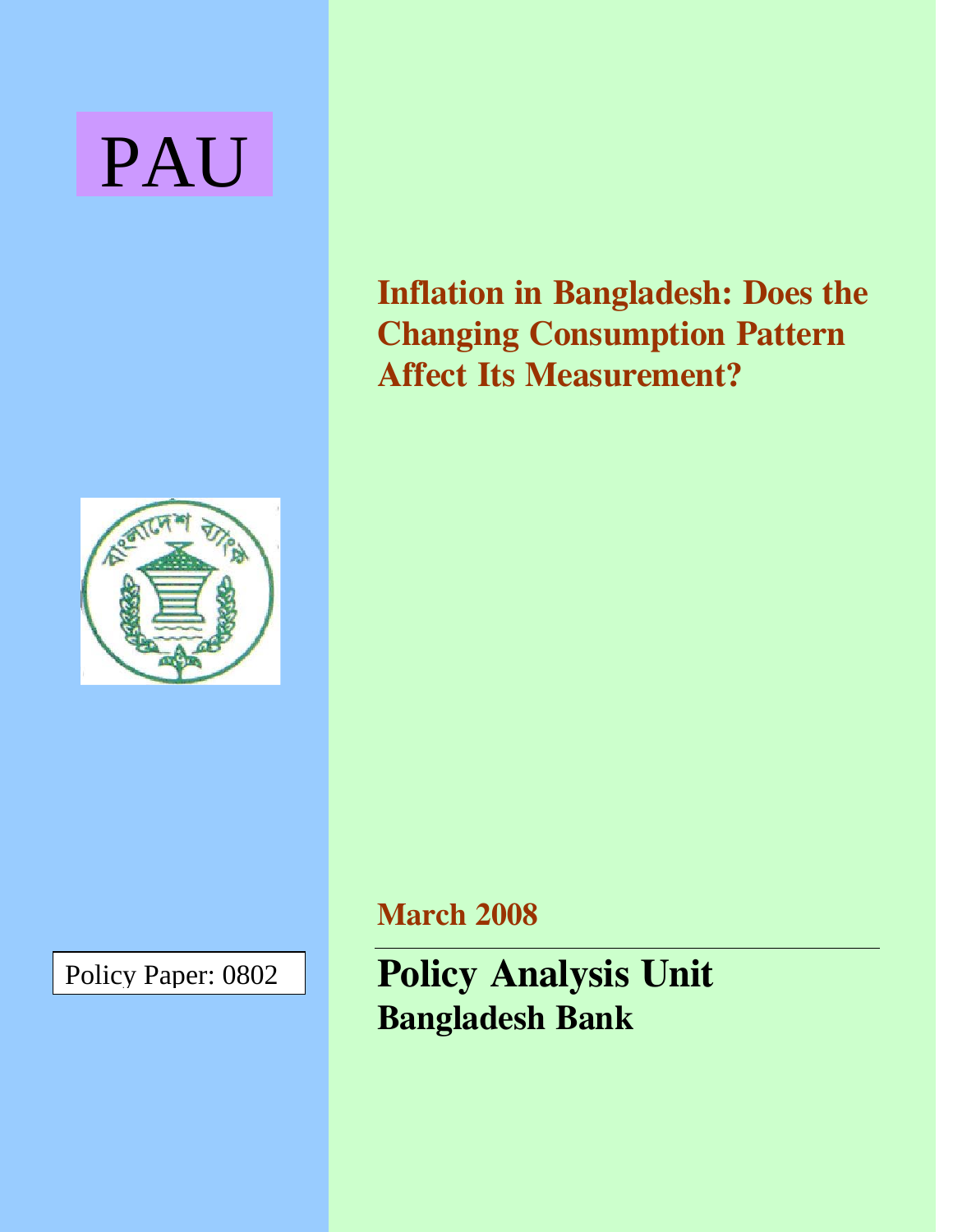# **Inflation in Bangladesh: Does the Changing Consumption Pattern Affect Its Measurement?[1](#page-1-0)**

#### **1. Background**

 $\overline{a}$ 

For ensuring macroeconomic stability, inflation control is an important objective of monetary policy in Bangladesh. It is maintained that low inflation in general helps to improve resource allocation, fosters market development and private investment, and promotes rapid and stable economic growth. Since ensuring price stability is one of the prime objectives of the country's monetary policy, the latest monetary policy statement of the Bangladesh Bank aims to promote rapid growth with price stability and provide support to the accelerated pace of employment creation and income generation, especially for the poor and the disadvantaged people.<sup>[2](#page-1-1)</sup>

In Bangladesh, price stability is measured by changes in the consumer price index (CPI) inflation. However, as a guide to assessing price stability, CPI inflation has two major implications. *First,* it is likely that there exist some volatile and non-trend components within the CPI as it is measured in Bangladesh. As a result, the sources of short term fluctuations in CPI may lie in components that are transitory and reversible; some of which may be characterized by supply-side shocks or other non-monetary events. It is important, therefore, to exclude the impact of these transitory phenomena in measuring price level changes for the purpose of policy decisions of the monetary authority.<sup>[3](#page-1-2)</sup> *Second*, the CPI in Bangladesh is calculated using Laspeyre's index with base year quantity as fixed weights. These weights are periodically updated using the consumption baskets from the household income and expenditure surveys conducted by the Bangladesh Bureau of Statistics (BBS). The current practice is to use the average weights in rural and urban areas to estimate corresponding CPIs. Obviously, the choice of weights has significant implications for estimating the level of inflation and consequently assessing changes in the welfare of the people due to general price movements in the economy. In particular, decisions regarding specific goods and services to be included in the consumption basket, weight to be assigned to each of these consumption goods, regular monitoring of prices in the market, and timely updating of the base weights to reflect the changing consumption pattern of the people play substantial roles in determining food and non-food inflation as well as inflation rates in rural and urban areas in the country.<sup>[4](#page-1-3)</sup>

<span id="page-1-0"></span><sup>&</sup>lt;sup>1</sup> This Policy Paper has been prepared by Dr. Md. Akhtaruzzaman, Senior Research Economist, Md. Habibour Rahman, Research Economist, and Mohammad Abul Kashem, Assistant Director, Policy Analysis Unit, Bangladesh Bank. The authors are highly grateful to Dr. Mustafa K. Mujeri, Chief Economist, Bangladesh Bank for his valuable comments and constant guidance in preparing this note. His overall intellectual guidance and editing of earlier drafts are deeply appreciated without which the note could not have been published at this stage.

<span id="page-1-1"></span><sup>&</sup>lt;sup>2</sup> See, *Monetary Policy Statement January-June 2008*, Bangladesh Bank, 10 January 2008.

<span id="page-1-2"></span><sup>&</sup>lt;sup>3</sup> For separating out these effects, central banks in many countries monitor core inflation as a short term operational guide to monetary policy formulation.

<span id="page-1-3"></span><sup>&</sup>lt;sup>4</sup> In an agrarian economy like Bangladesh, a large proportion of the people lives in the rural areas and depends on agriculture and informal activities for livelihood. Since a large majority of them are poor (estimated at 28.4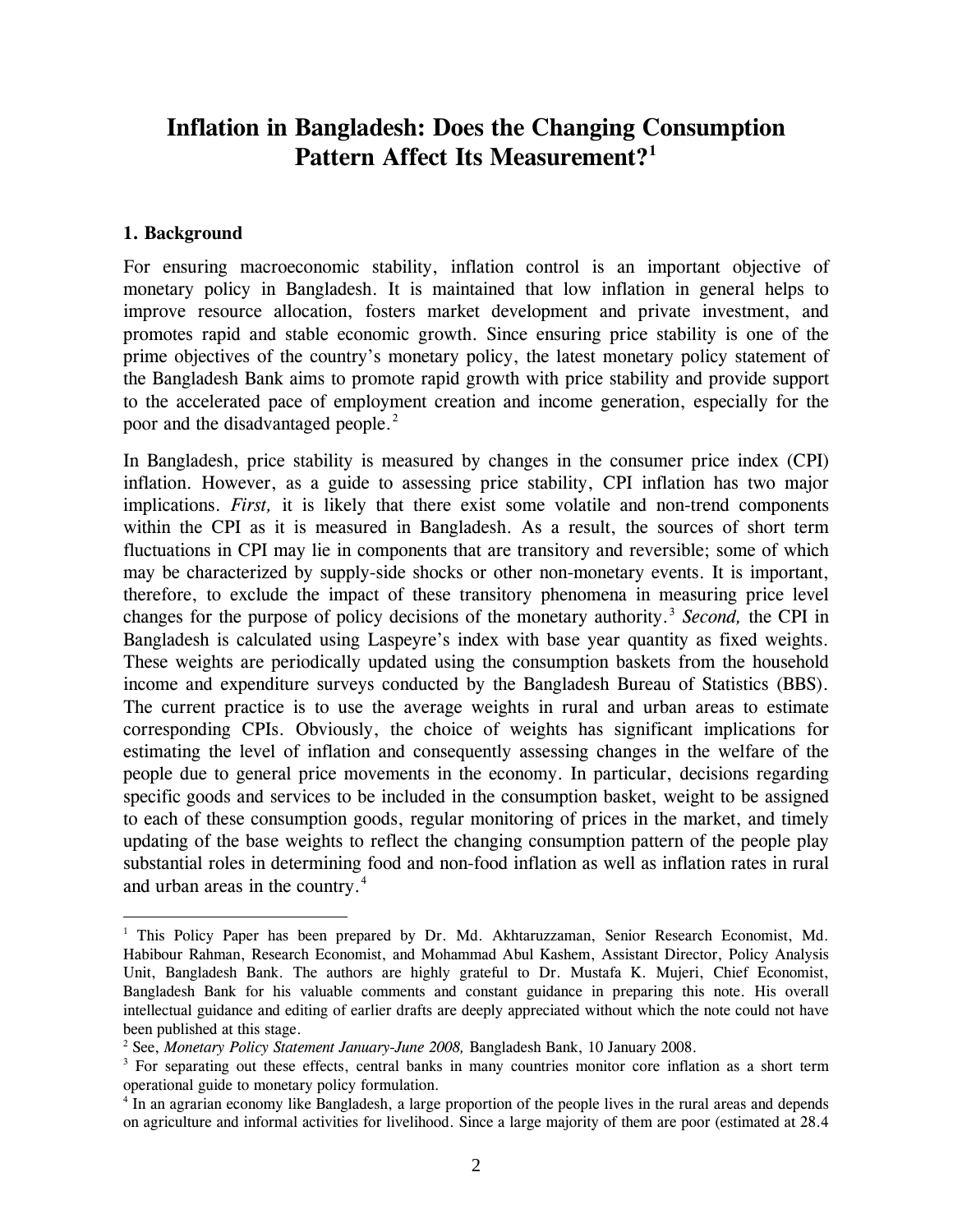This note examines how changes in the consumption pattern as derived from the household income and expenditure surveys (HIES) of 1995/96 and 2005 affect the average weights of included goods in the CPI and consequently the level of inflation in the economy. For the purpose, the analysis re-calculates inflation rates for recent years using new weights derived from 2005 HIES and compares the results with the inflation rates currently used having weights from 1995/96 HIES. The note also makes a brief assessment of the implications of using the average weights in the consumption basket rather than using specific weights representing different expenditure groups. Finally, some policy implications are provided.

#### **2. Constructing the CPI: Current Approach**

The responsibility of constructing the CPI in Bangladesh rests with the BBS. For calculating the CPI, BBS currently uses commodity-wise expenditure shares from 1995/96 HIES as base year weights.<sup>[5](#page-2-0)</sup> Although the 2005 HIES data are available, BBS has not as yet adopted new weights from the latest HIES. As such it is apprehended that there might have taken place important changes in the pattern of household expenditure across different commodities since 1995/96 leading to changes in their relative importance in terms of weights of different commodities across income/expenditure groups and over regions (e.g. rural and urban areas). It is important, therefore, to examine the implications of changing weights on CPI inflation using HIES 2005 data and the potential impact of price developments on household welfare.

#### **Consumption bindle and weights of CPI**

 $\overline{a}$ 

The present practice followed by BBS is to compile CPIs for rural and urban areas separately using appropriate price data and relevant weights. The national CPI (CPI-N) is taken as the weighted average of the CPIs for rural and urban areas, with a weight of 70.9 percent for the rural CPI (CPI-R) and 29.1 percent for urban CPI (CPI-U). These weights reflect the population shares in respective areas. The consumption pattern and the weights currently used in the CPI are taken from 1995/96 HIES, and the 1995/96 prices are taken as base year prices.

For each of the above categories, three sub-categories are also distinguished, e.g. food CPI, non-food CPI, and general CPI (which is the weighted average of food and non-food CPIs

<span id="page-2-0"></span><sup>5</sup> In Bangladesh, the CPI is calculated on the basis of Laspeyre's formula with base year quantity (households'

commodity-wise expenditure shares) as fixed weight: CPI =  $\sum_{n=1}^{\infty} \frac{11^n}{n} X100$  $0$   $^{\prime\prime}$   $^{\prime}$  $\frac{1^{IV}0}{2}X$  $\sum \frac{P_1 W_0}{P_0 W_0} X 100$ . In the past, the weights used

in estimating CPI inflation referred to different years such as 1969/70, 1973/74, and 1985/86.

percent in urban areas and 43.8 percent in rural areas in 2005), their share of expenditure on food items in total expenditure is usually high and they derive a high share of nutrition from a few food items, mostly rice. The price of the staple food (rice) shows significant volatility, especially in recent years, due to fluctuation in supply, seasonal shortages, and supply disruptions caused by natural disasters like floods and cyclones. The weight in food items in the CPI is also high in other South Asian countries like India and Pakistan. In India, for example, food items have a weight of around 57 percent in the CPI for industrial workers and the food weight in the CPI basket is more than 49 percent in Pakistan.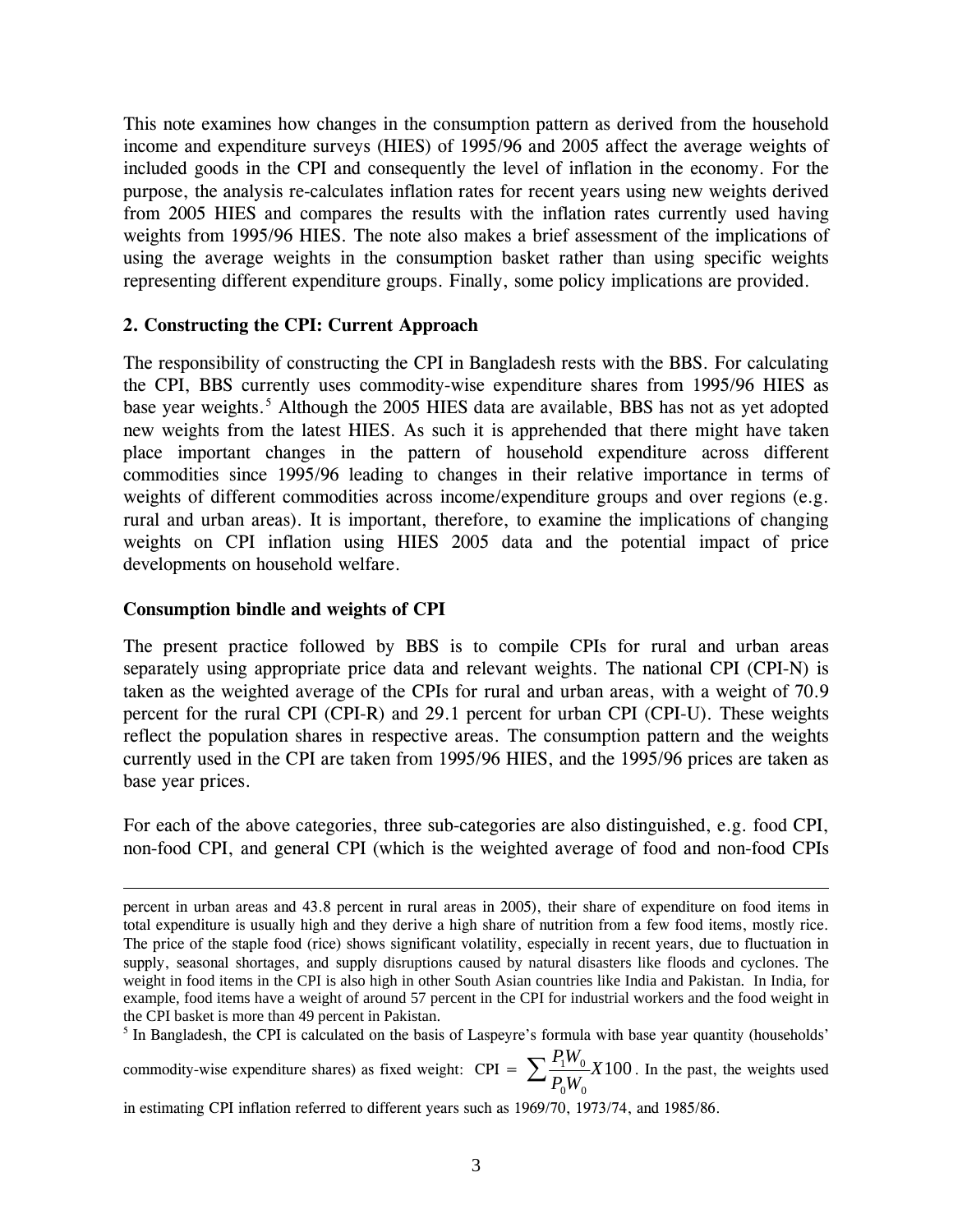with respective expenditure shares adopted as weights). The weights are determined on the basis of marginal budget (expenditure) shares of sample households covered in 1995/96 HIES. However, there are variations in number of items in the CPI basket across commodity categories and between rural and urban areas. The consumption bundle underlying CPI-R consists of 215 commodities and services whereas CPI-U has 302 items. The list of items in terms of broad groups along with their corresponding weights is given in Table 1.

From Table 1, the following major characteristics of the consumption bundle may be noted:

- In rural areas, food, beverage, and tobacco group has 106 items with a total weight of 63 percent; whereas this group has 113 items having a weight of nearly 49 percent in urban areas;
- The non-food group has 109 items with a weight of 37 percent in rural areas compared with 189 items having a combined weight of 51 percent in urban areas;
- The weight of food sub-category is nearly 61 percent in rural areas, which is around 45 percent in urban areas;<sup>[6](#page-3-0)</sup>
- In the non-food category, gross rent, fuel, and lighting group has the highest weight, nearly 15 percent and 22 percent in rural and urban areas respectively.

| Items                          |              | <b>CPI-rural</b> | CPI-urban    |                |  |
|--------------------------------|--------------|------------------|--------------|----------------|--|
|                                | No. of items | Weights $(\%)$   | No. of items | Weights $(\%)$ |  |
| I. Food, beverage, and tobacco | 106          | 62.96            | 113          | 48.80          |  |
| Food                           | 99           | 60.48            | 104          | 44.53          |  |
| <b>Beverage</b>                | 3            | 0.96             | 3            | 2.40           |  |
| Tobacco and products           | 4            | 1.52             | 6            | 1.87           |  |
| <b>II</b> Non-food             | 109          | 37.04            | 189          | 51.20          |  |
| Clothing and footwear          | 33           | 6.88             | 48           | 6.79           |  |
| Gross rent, fuel and lighting  | 6            | 14.69            | 13           | 22.17          |  |
| Furniture, household equipment | 28           | 2.70             | 37           | 2.58           |  |
| Medical and health expenses    | 5            | 2.79             | 16           | 2.97           |  |
| Transport and communication    | 11           | 2.98             | 22           | 7.07           |  |
| Education, recreation, others  | 11           | 3.20             | 19           | 6.40           |  |
| Misc. goods and services       | 15           | 3.80             | 34           | 3.22           |  |
| <b>Total</b>                   | 215          | <b>100</b>       | 302          | <b>100</b>     |  |

**Table 1: Consumption basket and weights in CPI** 

Source: BBS

 $\overline{a}$ 

From the table, it can be seen that the consumption bundles and the weights underlying CPI-R and CPI-U have significant differences in Bangladesh. In urban areas, the number of items included in the consumption bundle is significantly higher (302 in urban areas compared with 215 in rural areas), which can largely be attributed to higher coverage of non-food items in the urban areas (109 in rural areas and 189 in urban areas). In terms of composition of weights, CPI-R has a higher dependency on food category (by nearly 16 percentage points) than CPI-U. Similarly, the weight of rice is more than double at 24

<span id="page-3-0"></span><sup>&</sup>lt;sup>6</sup> Of this, the weight of cereals is nearly 27 percent (rice 24 percent) in rural areas compared with 14 percent (rice 11 percent) in urban areas.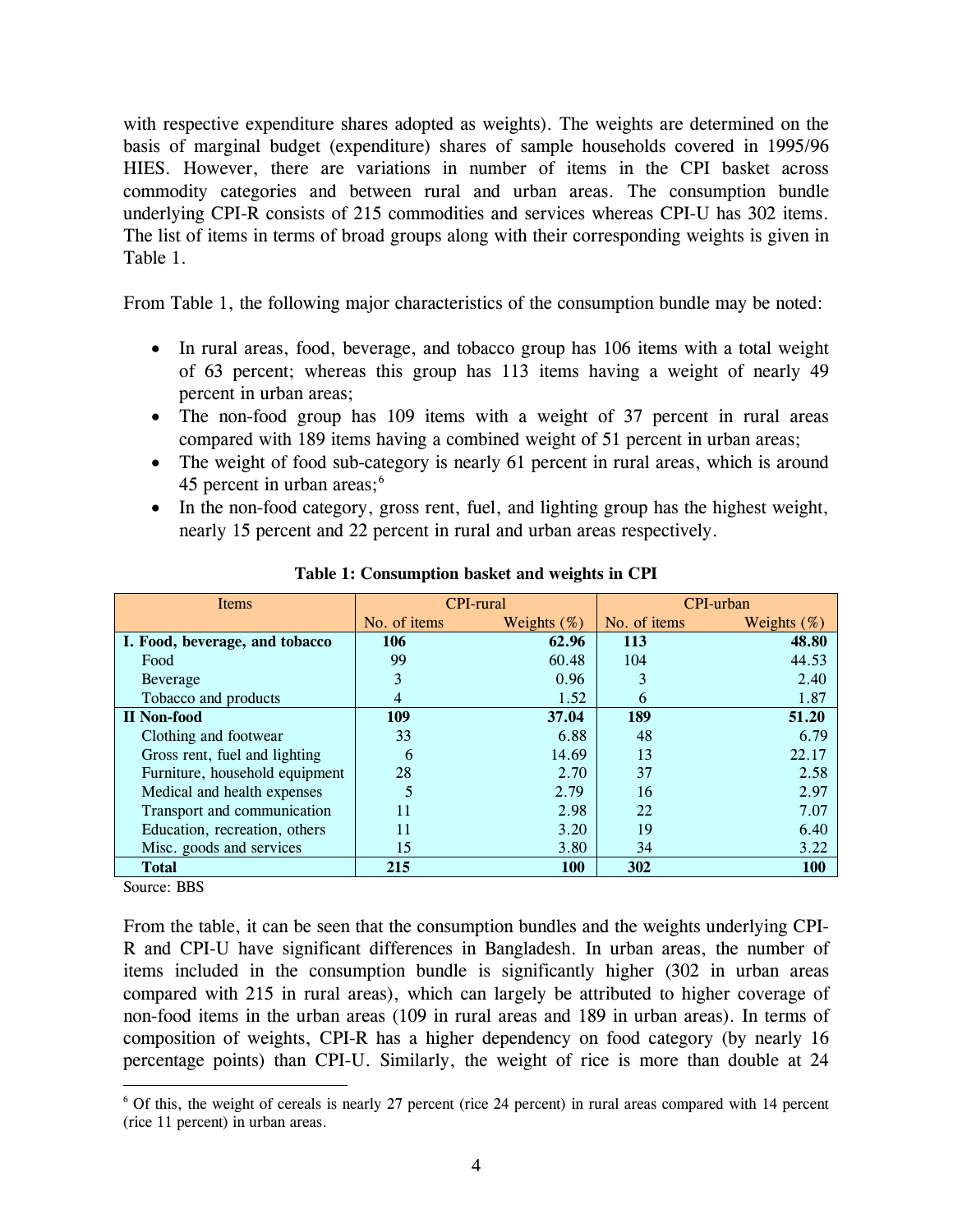percent in rural areas compared with 11 percent in urban areas. These factors point to the existence of significant differences in the consumption pattern of the people living in rural and urban areas of Bangladesh and provide justification to measuring separate CPIs for rural and urban areas of the country.<sup>[7](#page-4-0)</sup>

Some important features of the distribution of weights in the 1995/96 CPI basket may be summarized as follows:

- Within the food category, rice alone has the highest weight of 23.8 percent in CPI-R and 11.3 percent in CPI-U. Given such high weights especially in the rural areas, the price of rice is the most powerful contributor and source of volatility in the CPI.
- Most of the other important food items have no significant urban-rural differential in weight distribution. For example, fish (including dry fish) has almost equal weights in both CPI-R and CPI-U, being the second highest (9.8 percent in CPI-R and 8.2 percent in CPI-U) followed by vegetables (6.2 percent in CPI-R and 4.2 percent in CPI-U), eggs and meat (3.2 percent in CPI-R and 5.2 percent in CPI-U), spices (3.0 percent in CPI-R and 2.2 percent in CPI-U) and edible oils and fats (2.4 percent in CPI-R and 2.5 percent in CPI-U).
- Out of seven broad categories of non-food items, 'gross house rent or housing' has the highest weight in CPI-U (17.2 percent) as opposed to its second highest weight in CPI- $R(6.0$  percent).
- In the non-food group, fuel and lighting has the highest weight in CPI-R  $(8.7 \text{ percent})$ compared with 5.0 percent in CPI-U.
- Transport and communication has a weight of 7.1 percent in CPI-U and 3.0 percent in CPI-R.
- The weights of clothing and footwear are very similar in rural and urban areas (6.9) percent and 6.8 percent respectively).

## **3. Change in CPI Weights between 1995/96 and 2005**

 $\overline{a}$ 

The changes in major commodity specific weights in CPI between 1995/96 and 2005, as derived from respective HIES, are given in Table 2. Here we summarize some of the major features of the change over the period:

• The share of expenditure on food items at the national level declined by 5 percentage points from 58.8 percent in 1995/96 to 53.8 percent in 2005.

<span id="page-4-0"></span><sup>&</sup>lt;sup>7</sup> Another important aspect of CPI which remains neglected in Bangladesh is the need to measure CPI specific to different socio-economic groups. As is well known, the consumption pattern and relative weights of consumption items of different socio-economic groups (e.g. various poor and non-poor groups) differ significantly. This creates group-specific changes indicating the importance of measuring separate CPI for each group to identify differential impact of price changes. This can have important implications for their welfare and can provide important policy implications especially for the poor groups.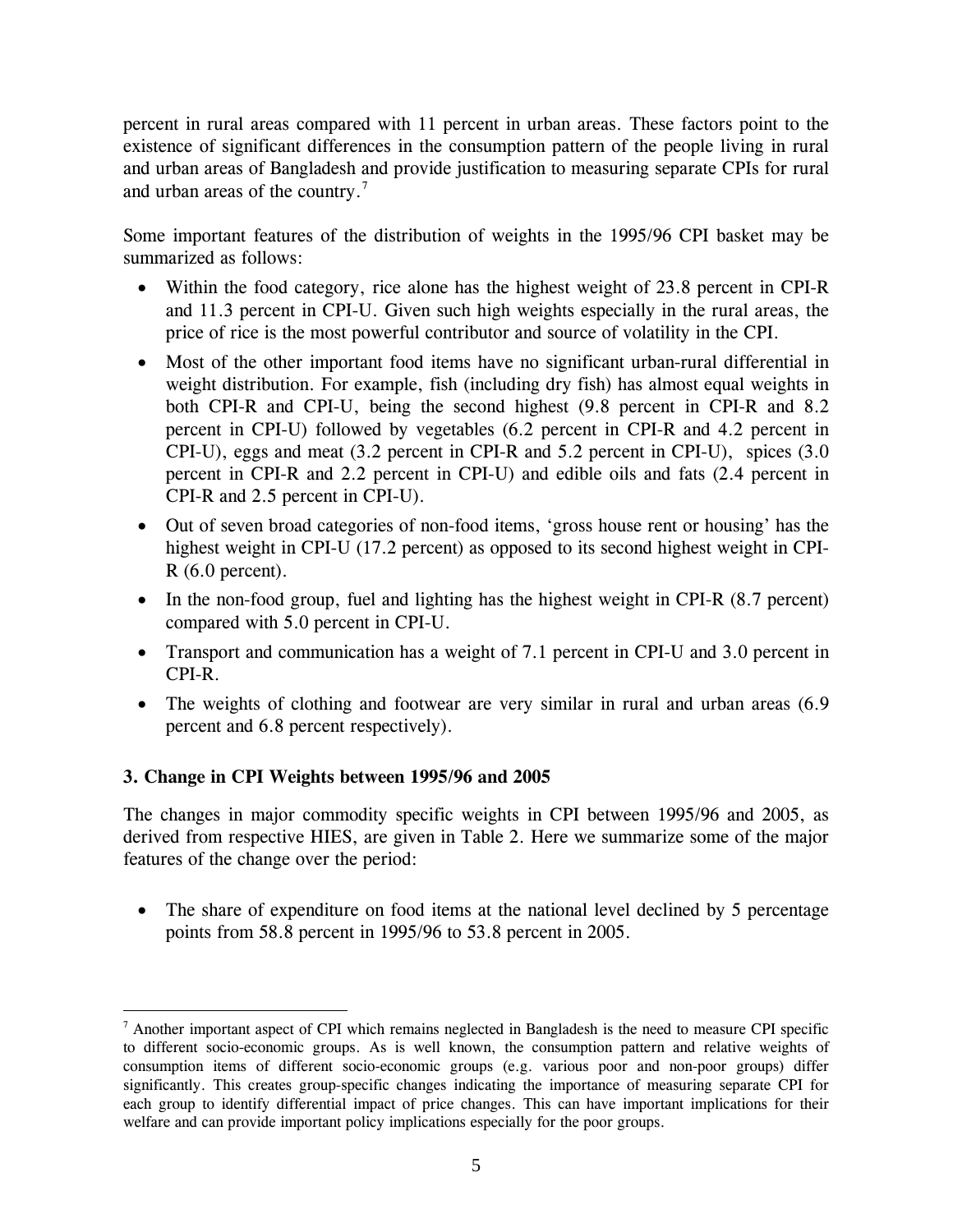- The decline in the share of food expenditure in rural areas was from 63 percent in 1995/96 to 58.5 percent in 2005 while similar change in urban areas was from 48.8 percent to 45.2 percent.
- The share of non-food expenditure, on the other hand, increased from 41.2 percent in 1995/96 to 46.2 percent in 2005 at the national level; with moderate increases from 37.0 percent to 41.5 percent in rural areas and from 51.2 percent to 54.8 percent in urban areas.



- At the national level, the expenditure share of rice declined from 20.2 percent to 19.6 percent between 1995/96 and 2005; the decline was from 23.8 percent to 23.5 percent in the rural areas while, in the urban areas, it increased from 11.3 percent to 12.5 percent. The expenditure share of protein items declined in both rural and urban areas; and the decline was from 15.9 percent to 13.2 percent at the national level. Such declines can have significant welfare implications through impact on the level of protein intake and through further widening the unbalanced nature of the diet for the majority of the country's population.
- In 2005, at the national level, the highest 53.8 percent of total household expenditure is incurred on food and beverage in which rice has the highest expenditure share (19.6 percent) as a single item, followed by housing 18.3 percent (including house rent 12.3 percent, fuel and lighting 6.0 percent), transport and communication (7.8 percent), and clothing and footwear (5.5 percent).
- In the rural areas in 2005, the highest 58.5 percent of the share of total household expenditure is for food and beverage in which rice has 23.5 percent, followed by housing 17.2 percent (including house rent 9.8 percent, fuel and lighting 6.6 percent, and household effects 0.8 percent), clothing and footwear 5.6 percent, transport and communication 6.1 percent, medical care 4.2 percent, and education 2.7 percent.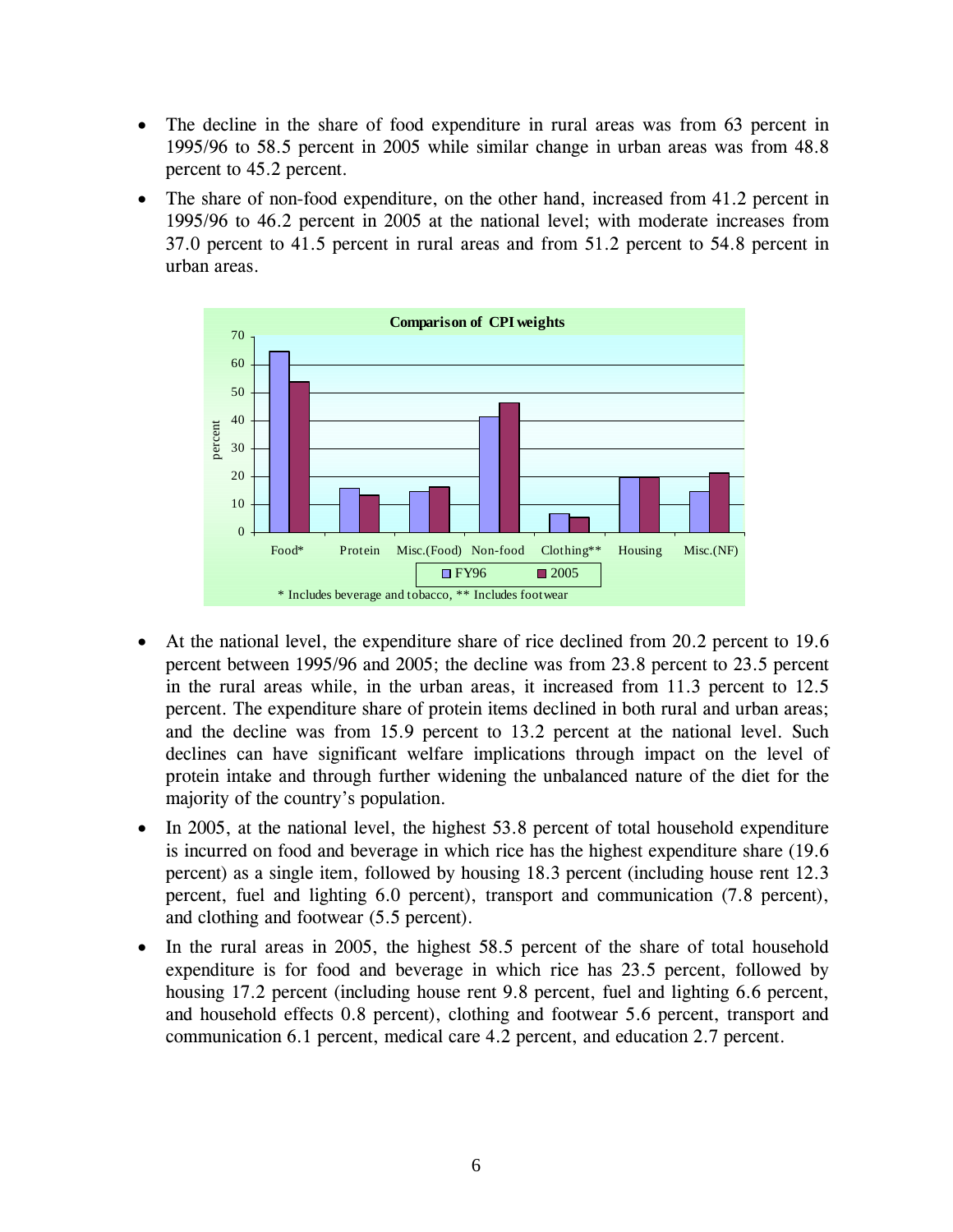|                                  |       | 1996  |          | 2005  |       |          |  |
|----------------------------------|-------|-------|----------|-------|-------|----------|--|
| Commodity group                  | Urban | Rural | National | Urban | Rural | National |  |
| <b>Food Beverage and tobacco</b> | 48.80 | 62.96 | 58.84    | 45.17 | 58.54 | 53.81    |  |
| A. Cereal                        | 13.99 | 26.73 | 23.02    | 13.59 | 24.19 | 20.44    |  |
| Rice                             | 11.28 | 23.80 | 20.16    | 12.54 | 23.47 | 19.60    |  |
| Other cereal                     | 2.71  | 2.93  | 2.87     | 1.05  | 0.72  | 0.84     |  |
| B. Other than cereals            | 30.54 | 33.75 | 32.82    | 29.85 | 32.63 | 31.65    |  |
| Pulses                           | 1.42  | 1.61  | 1.55     | 1.48  | 1.39  | 1.42     |  |
| Protein items                    | 15.87 | 15.86 | 15.86    | 13.28 | 13.18 | 13.22    |  |
| Miscellaneous food items         | 12.19 | 15.48 | 14.52    | 14.46 | 17.07 | 16.15    |  |
| C. Beverage & tobacco            | 4.27  | 2.48  | 3.00     | 1.73  | 1.72  | 1.72     |  |
| Non-food                         | 51.20 | 37.04 | 41.16    | 54.83 | 41.46 | 46.20    |  |
| Clothing and footwear            | 6.79  | 6.88  | 6.85     | 5.48  | 5.55  | 5.53     |  |
| Housing                          | 24.75 | 17.39 | 19.53    | 24.00 | 17.16 | 19.58    |  |
| Miscellaneous non-food items     | 19.66 | 12.77 | 14.78    | 25.35 | 18.75 | 21.09    |  |
| Medical care                     | 2.97  | 2.79  | 2.84     | 4.39  | 4.16  | 4.24     |  |
| Trans port and communication     | 7.07  | 2.98  | 4.17     | 10.14 | 6.56  | 7.83     |  |
| Education                        | 5.23  | 2.69  | 3.43     | 4.41  | 2.67  | 3.29     |  |
| Misc. goods and service          | 4.39  | 4.31  | 4.33     | 6.41  | 5.36  | 5.73     |  |

**Table 2: Change in CPI weights between 1996 and 2005** 

 Note: Protein items include fish, vegetables, edible oils and fats, milk and milk products, and eggs and meat Source: HIES 1995/96 and 2005, BBS

• In the urban area in 2005, 45.2 percent of the total expenditure is incurred on food and beverage, in which rice has 12.5 percent. This is followed by 24.0 percent (including house rent 16.9 percent, fuel and lighting 5.8 percent, and household effects 1.3 percent) for housing, 5.5 percent for clothing and footwear, 10.1 percent for transport and communication, 4.4 percent for medical care, and 4.4 percent for education.

#### **Commodity-specific weights by expenditure groups**

 $\overline{a}$ 

While the earlier section highlights significant differences in the commodity-specific weights in rural and urban areas, the pattern of expenditure also varies across different expenditure groups.[8](#page-6-0) For the present analysis, three groups have been distinguished using monthly per household expenditure: less than Tk. 4,000 (which roughly corresponds to the poor

<span id="page-6-0"></span><sup>&</sup>lt;sup>8</sup> In 2005 HIES, it is observed that the average share of expenditure on food items remains at high levels across different deciles groups: the share declines slowly from 68.3 percent for the bottom 5 percent to 61.7 percent for the 8<sup>th</sup> deciles in rural areas; and from 66.7 percent for the bottom 5 percent to 51.0 percent for the  $7<sup>th</sup>$  deciles in urban areas. Moreover, the share is high for lower income groups and it is more prominent in the urban areas.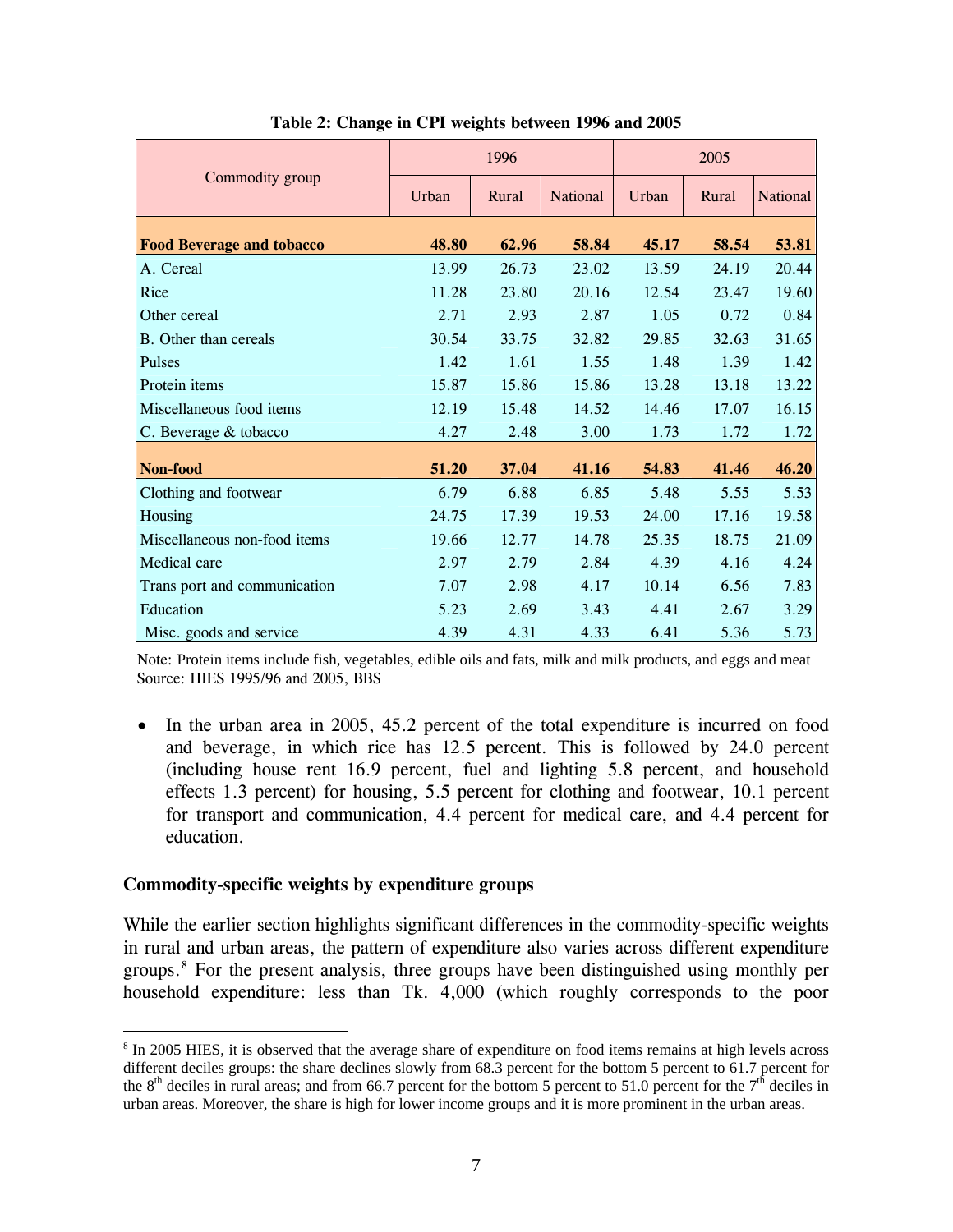households), between Tk. 4,000 and Tk. 10,000 corresponding to the middle income households, and Tk. 10,000 and above which represents the richer households. The expenditure shares of broad expenditure categories over the three groups are given in Table 3, from which the following may be noted:

- The poor households in the urban areas spend 29.6 percent on rice alone followed by edible oil and fat (3.9 percent) and pulses (1.7 percent). The expenditure share of the rural poor, on the other hand, is 33.1 percent for rice followed by 3.7 percent for edible oil and fat, and 1.3 percent for pulses.
- For the middle income group, the share of rice in urban areas is much less at 16.5 percent followed by edible oil and fat (2.7 percent) and pulses (1.9 percent). For the rural middle income households, the share of rice is 22.8 percent, while the shares are 2.9 percent for edible oil and fat and 1.4 percent for pulses.
- For the richer households, the share of rice in urban areas is only 8.1 percent while the similar share is 14.0 percent in rural areas.

| Table 3: Expenditure shares by household expenditure groups, 2005 |                           |                               |       |              |                        |                           |                            |       |              |                     |                 |                            |       |                 |               |
|-------------------------------------------------------------------|---------------------------|-------------------------------|-------|--------------|------------------------|---------------------------|----------------------------|-------|--------------|---------------------|-----------------|----------------------------|-------|-----------------|---------------|
|                                                                   |                           | Urban                         |       |              |                        | Rural                     |                            |       |              |                     | <b>National</b> |                            |       |                 |               |
| Expendi-<br>ture group<br>(Taka)                                  | $%$ of<br>house-<br>holds | Food<br>$\&$<br>beve-<br>rage | Rice  | Pulses oil & | Edible  <br><b>fat</b> | $%$ of<br>house<br>-holds | Food<br>&<br>beve-<br>rage | Rice  | Pulses oil & | Edible house<br>fat | % of<br>-holds  | Food<br>&<br>beve-<br>rage | Rice  | Pulses oil $\&$ | Edible<br>fat |
| < 4,000<br>$4,000$ to                                             | 26.57                     | 65.92                         | 29.56 | 1.73         | 3.92                   | 47.28                     | 67.24                      | 33.14 | 1.27         | 3.65                | 42.<br>.04      | 67.06                      | 32.66 | 1.33            | 3.69          |
| 10,000<br>10,000                                                  |                           | 49.16 54.47                   | 16.45 | 1.89         | 2.66                   |                           | 43.88 59.81                | 22.77 | 1.38         |                     | 2.38 45.23      | 58.13                      | 20.85 | 1.62            | 2.46          |
| and above                                                         | 24.27                     | 37.62                         | 8.11  | 1.16         | 1.62                   | 8.83                      | 45.09                      | 14.01 | 1.07         | 1.68                | 12.75           | 41.41                      | 11.02 | 1.12            | 1.66          |
| All groups                                                        | 100                       | 45.18                         | 12.54 | 1.48         | 2.11                   |                           | 100 58.54                  | 23.47 | 1.39         | 2.38                |                 | 100 53.82                  | 19.61 | 1.43            | 2.29          |

Source: HIES 2005, BBS

The above shows that the poor households in both rural and urban areas spend significantly higher shares of their total expenditure on food items (67.2 percent in rural areas and 65.9 percent in urban areas) compared with the average currently used in constructing CPI based on 1995/96 weights (63.0 percent in rural areas and 48.8 percent in urban areas) and the average share derived from 2005 HIES (58.5 percent in rural areas and 45.2 percent in urban areas). In particular, the expenditure share on rice differs significantly for the poor households: 33.1 percent in rural areas and 29.6 percent in urban areas compared with 23.8 percent in rural areas and 11.3 percent in urban areas used at present in constructing the CPI and the average values of 23.5 percent in rural areas and 12.5 percent in urban areas from 2005 HIES. This indicates that the CPI inflation constructed by using the average weights fails to properly reflect the impact of changes in prices, especially of food items, on the welfare of the poor people. For the poor, the change in the price of rice is especially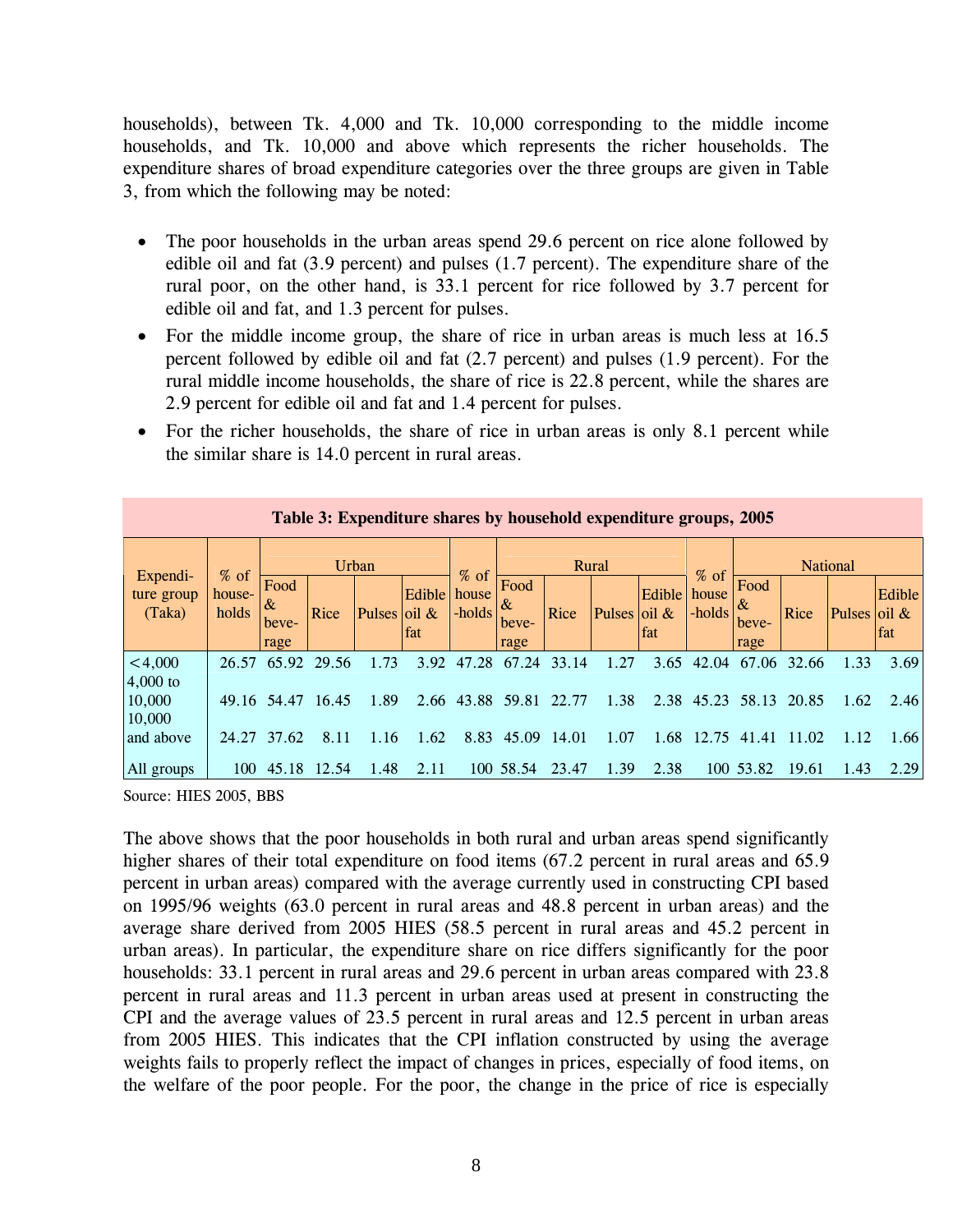critical since the weight of rice in total expenditure is more than 33 percent in the rural areas and 30 percent in the urban areas of the country.

#### **4. Estimates of Inflation using Alternative Weights**

For comparing the implications of changing weights, this section provides alternative estimates of inflation using the average weights from 2005 HIES over the period FY02 to FY07 (and for December 2007). The re-calculated CPI inflation rates for the rural and urban areas and at the national level using the new 2005 HIES weights along with the usual estimates provided by BBS using 1995/96 HIES are given in Table 4.



The results show two interesting trends. *First,* the estimates based on 2005 weights provide lower inflation rates for FY02-FY03, higher inflation rates for FY04-FY06 and again lower rates for FY07 and December 2007 compared with the rates calculated on the basis of 1995/96 weights. This is true for CPI inflation in both rural and urban areas and at the national level. *Second,* the general trend for non-food inflation in both rural and urban areas is to generate higher figures with 2005 weights relative to 1995/96 weights.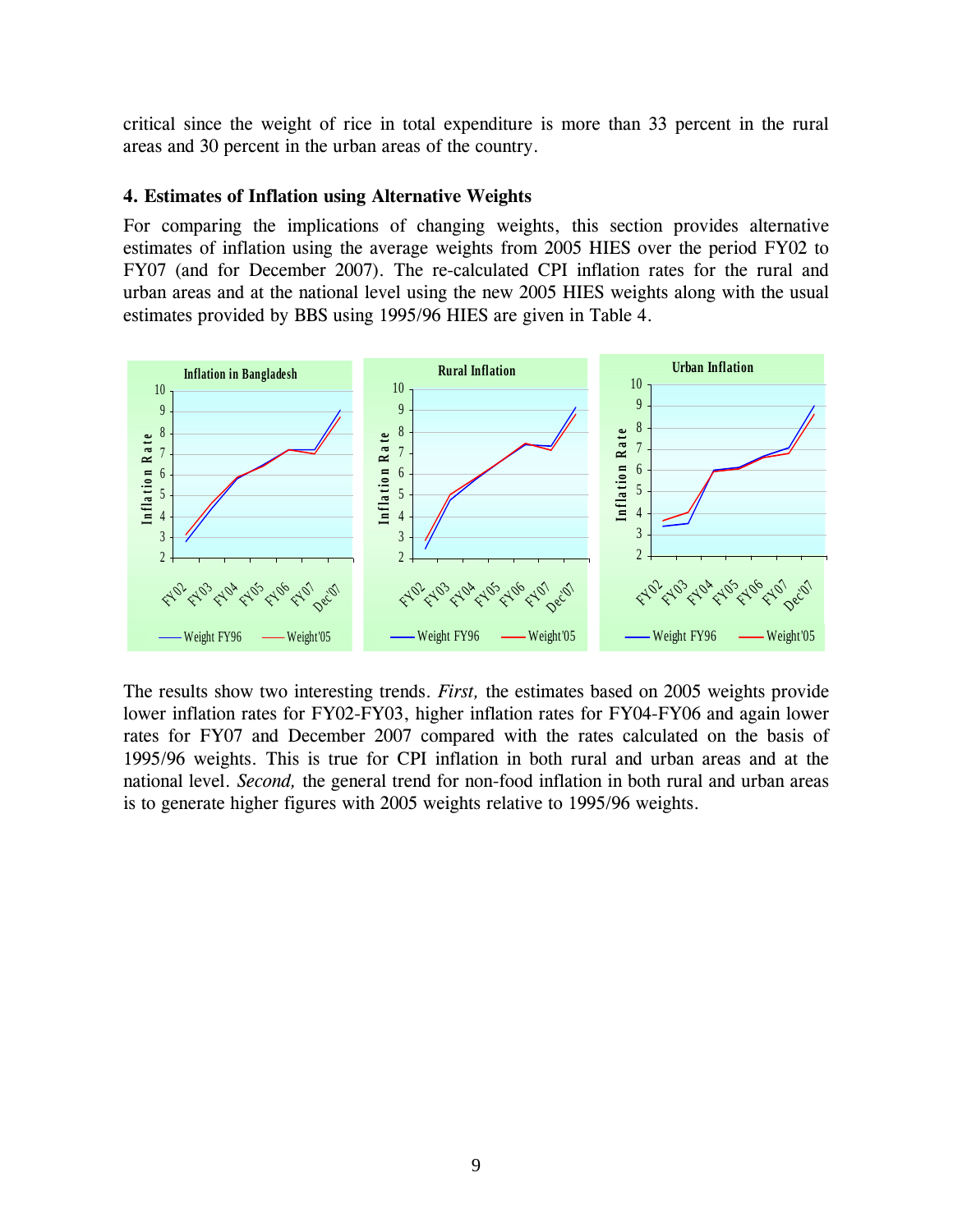| Table 4: Estimates of 12-month average inflation |          |             |        |             |             |             |             |             |             |              |
|--------------------------------------------------|----------|-------------|--------|-------------|-------------|-------------|-------------|-------------|-------------|--------------|
| <b>Sector</b>                                    | Group    | <b>HIES</b> | Weight | <b>FY02</b> | <b>FY03</b> | <b>FY04</b> | <b>FY05</b> | <b>FY06</b> | <b>FY07</b> | Dec.<br>2007 |
|                                                  | General  |             | 100.00 | 2.43        | 4.74        | 5.77        | 6.62        | 7.36        | 7.28        | 9.15         |
| Rural                                            | Food     |             | 62.96  | 1.44        | 4.05        | 6.55        | 7.99        | 7.62        | 7.93        | 10.11        |
|                                                  | Non-food |             | 37.04  | 4.57        | 5.91        | 4.47        | 4.27        | 6.90        | 6.10        | 7.40         |
|                                                  | General  |             | 100.00 | 3.36        | 3.52        | 5.99        | 6.14        | 6.68        | 7.02        | 9.01         |
| Urban                                            | Food     | 1995-96     | 48.80  | 2.09        | 2.09        | 7.80        | 7.71        | 8.09        | 8.53        | 11.30        |
|                                                  | Non-food |             | 51.20  | 4.70        | 5.00        | 4.14        | 4.49        | 5.14        | 5.34        | 6.43         |
|                                                  | General  |             | 100.00 | 2.79        | 4.38        | 5.83        | 6.49        | 7.16        | 7.20        | 9.11         |
| National                                         | Food     |             | 58.84  | 1.63        | 3.46        | 6.93        | 7.90        | 7.76        | 8.11        | 10.46        |
|                                                  | Non-food |             | 41.16  | 4.61        | 5.66        | 4.37        | 4.33        | 6.40        | 5.90        | 7.13         |
|                                                  | General  |             | 100.00 | 2.85        | 5.02        | 5.82        | 6.56        | 7.43        | 7.11        | 8.83         |
| Rural                                            | Food     |             | 58.54  | 1.44        | 4.05        | 6.55        | 7.99        | 7.62        | 7.93        | 10.11        |
|                                                  | Non-food |             | 41.46  | 4.91        | 6.38        | 4.81        | 4.57        | 7.17        | 5.91        | 6.96         |
|                                                  | General  |             | 100.00 | 3.61        | 4.02        | 5.91        | 6.04        | 6.62        | 6.77        | 8.61         |
| Urban                                            | Food     | 2005        | 45.17  | 1.88        | 2.58        | 7.81        | 7.71        | 8.09        | 8.53        | 11.30        |
|                                                  | Non-food |             | 54.83  | 5.19        | 5.31        | 4.27        | 4.55        | 5.26        | 5.10        | 6.02         |
|                                                  | General  |             | 100.00 | 3.12        | 4.60        | 5.85        | 6.38        | 7.15        | 6.99        | 8.76         |
| <b>National</b>                                  | Food     |             | 53.81  | 1.67        | 3.34        | 7.00        | 7.89        | 7.79        | 8.15        | 10.54        |
|                                                  | Non-food |             | 46.19  | 4.96        | 6.04        | 4.62        | 4.56        | 6.52        | 5.64        | 6.65         |

Source: BBS and authors' calculation.

## **5. Conclusions and Policy implications**

This note has examined the implications of changing weights on the estimates of CPI inflation in Bangladesh. The analysis shows the existence of significant differentials in weight across different consumption items and among various expenditure groups as well as between rural and urban areas of the country. Such differences have implications on the choice of weights in measuring CPI inflation, which is vital to assessing price stability as a guide to monetary policy and measuring welfare gains/losses of different expenditure groups. In view of the importance of the consumption weights in measuring changes in the price level, it is important for BBS to conduct credible household income and expenditure surveys at regular and more frequent intervals (say every 3 years). Moreover, BBS should make more effective use of the new surveys by updating the CPI weights and the consumption basket through including new consumption items and expenditure shares from the HIES as quickly as possible.

The results further highlight the importance of changing weights in measuring CPI inflation for specific income/expenditure groups especially the poor. The high weight for food items, especially rice, for the poor households relative to other groups makes the poor more